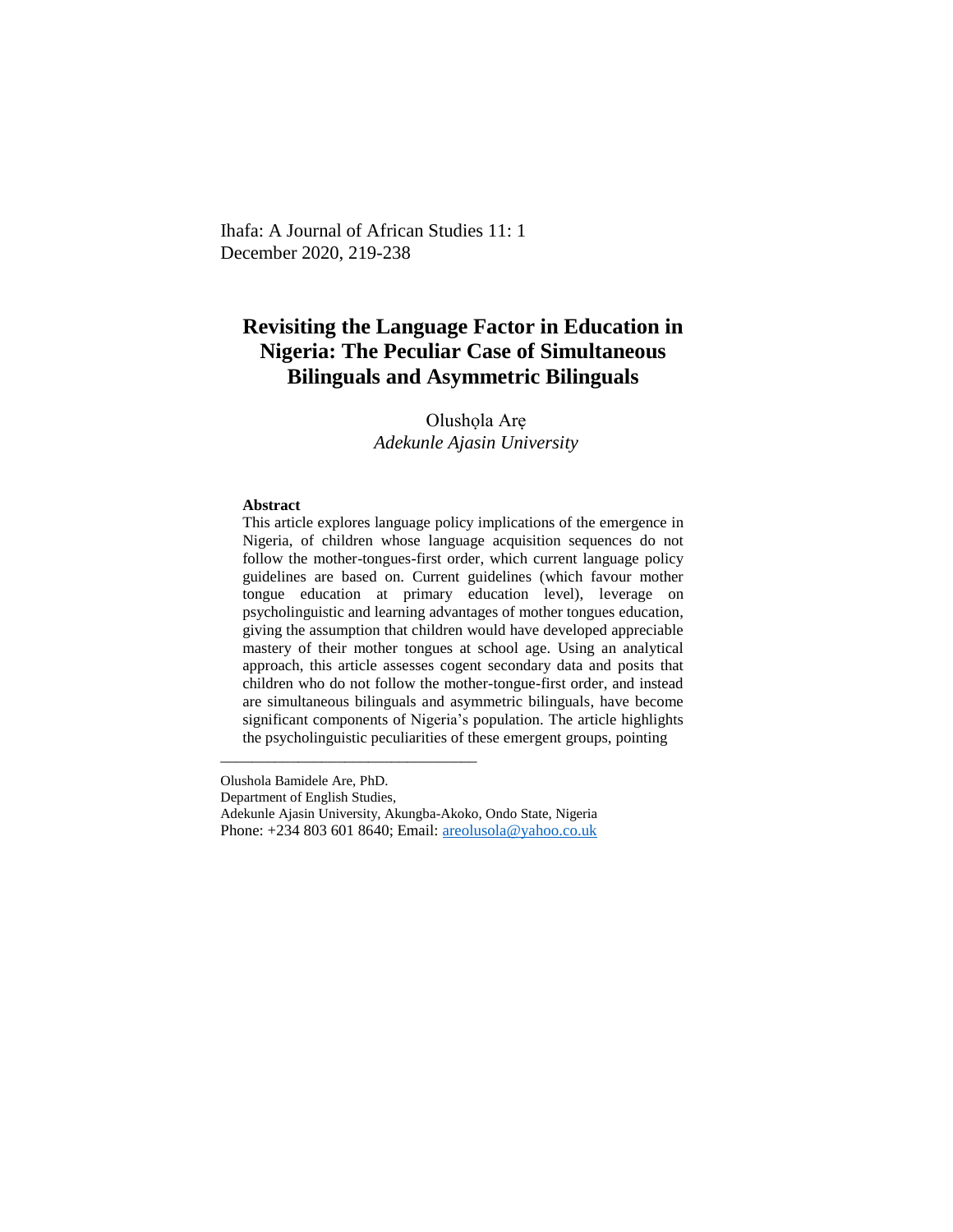out their peculiar learning characteristics, and arguing that they usually do not possess the mastery of mother tongue, which makes mother tongue education advantageous. In this regard, the article suggests that official policy on language of education in Nigeria must henceforth accommodate variations according to sociolinguistic peculiarities of different locales. Finally, the article recommends that accurate statistics of language use among Nigerian children is required particularly in urban cosmopolitan areas, as this is an essential precursor to any meaningful update of existing language of instruction policy.

**Keywords**: Bilinguals, Mother-tongue, English, Language Policy, Indigenous Languages

# **1. Introduction**

The matter of the role of indigenous languages in formal contexts, especially in the realm of education, is one of the most intensely interrogated aspects of language study in Nigeria. The adoption of English as official language and the dominance of English in education are colonial legacies which irk the average language scholar not only on account of how anomalous and belittling the situation is, but also on account of the cognitive limitations associated with the use of a foreign tongue as language of instruction. This cognitive limitation particularly characterise Nigerians who communicate with their different native languages in their home settings and other non-formal context, only to be taught in English in school. The trajectory of the discourse on this issue has been in the direction of espousing the relative advantages of mother tongue (MT) instruction as well as the imperative of enhancing the status of indigenous languages relative to English in the English as Second language (ESL) context (Ogbonna, 2007; Trudel, 2018). In this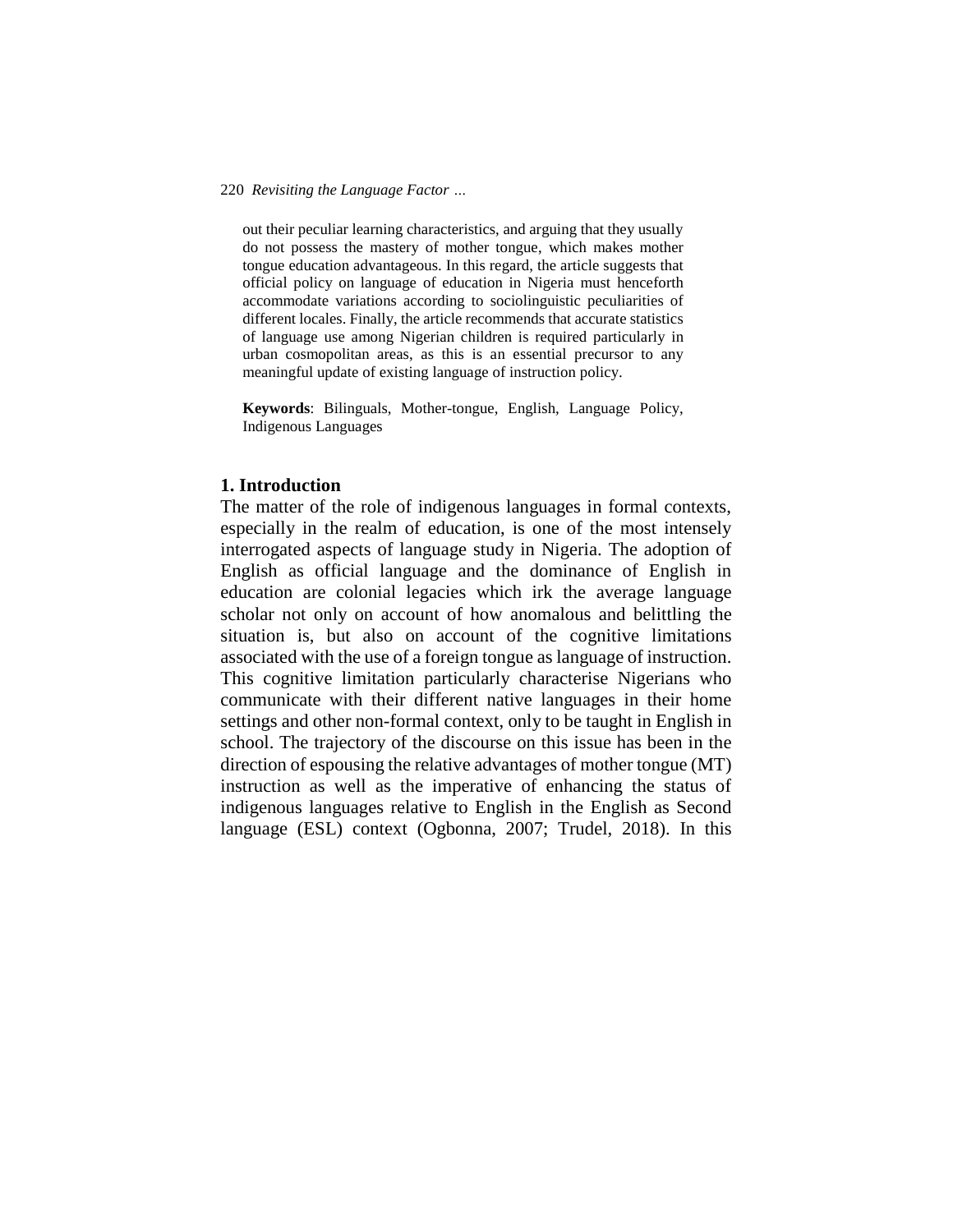regard, the evolution of policy on language education in Nigeria has centered around the challenge of establishing lasting and practically beneficial roles for indigenous languages, particularly from the perspective of the perceived cognitive benefits and the attendant learning advantages of using them as languages of instruction in schools. All these are largely hinged on the understanding that English is more often than not a language which children encounter subsequent to their acquisition of their MT. This sequence of acquisition naturally positions a child to learn better when knowledge is delivered in the MT in which the child is naturally more competent. Apparently, it is believed that delivering lessons in a language the child is more familiar with eliminates the possibility that the child would encounter challenges engendered by having to struggle between disparate systems of conceptualisation (Are, 2020). Several attempts have therefore been made, and several efforts are still being made to practically implement measures that will properly establish MT education in Nigeria. These have been fraught with severe practical challenges ranging from poor funding, shaky political will, challenges with the multiplicity of languages and so on.

This situation is now being further complicated as the sociolinguistic structure of the country evolves. Pertinent in this regard is the fact that English has gradually shifted in role, and is increasingly being used in the homes and being acquired at childhood either alongside Nigerian languages or even alone (Onochie 1997, Are 2013, Ajepe & Ademowo 2016, Ayoola & Soneye 2016, Ahmed & Daniels 2019). For the category of children involved, (simultaneous bilinguals and asymmetric bilinguals respectively) classroom instruction in indigenous languages would be patently impractical and counterproductive from the perspective of learning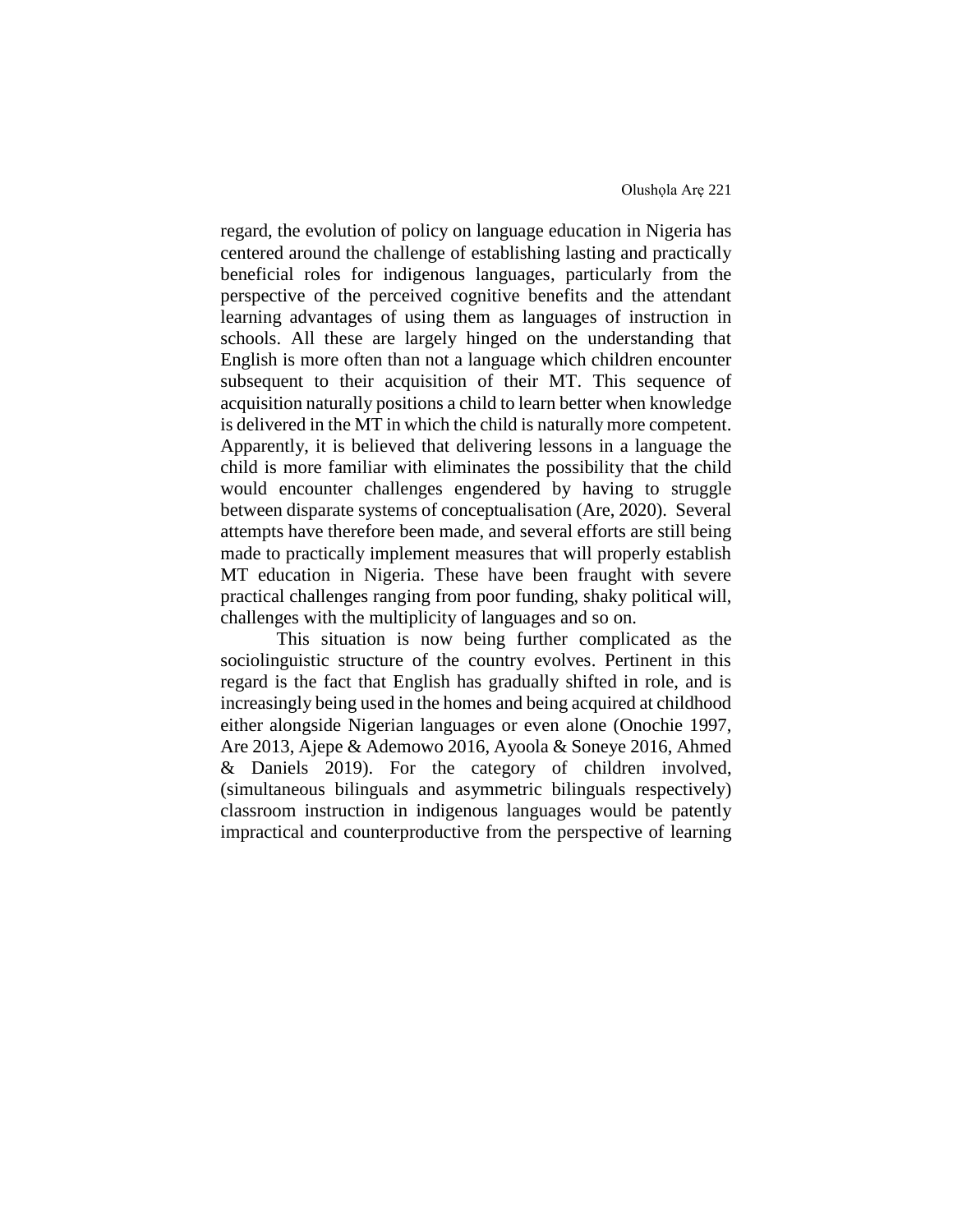efficiency because these children (as explained in a subsequent part of this article) are often more competent in English than in their MTs or indigenous languages.

In view of the fact that the dominant sway of literature on language choice in Nigerian education is still tilted toward advocacy for the use of indigenous languages, a pertinent question requires answers: what would be the fate of the simultaneous bilinguals and asymmetric bilinguals in situations where the existing policies prescribing use of MTs as languages of instruction are implemented for preprimary and early primary education?

This article attempts to interrogate this question by presenting an analytical overview of existing perspectives, providing insights into the emerging sociolinguistic profiles of cosmopolitan urban settings in Nigerian, presenting appropriate and relevant information, and drawing conclusions and recommendations on the bases of an analytical appraisal of the facts.

# **2. Language and Educational in Nigeria: Mother Tongue Versus English**

The advantages of MT education are clear and incontrovertible, all things being equal. There appears to be very little basis for any contrary opinion regarding that, though there are challenges of implementation over which several concerns have been raised (These concerns will be addressed later in this article). Regardless of the challenges, there has been consistent clamour for the use of MT as language of instruction in Nigeria, at least at the primary school level, particularly the preschool and early primary level. Several reasons are often given to back up the advocacies. Ogbonna (2007) presents a succinct overview of the pro MT education arguments. He points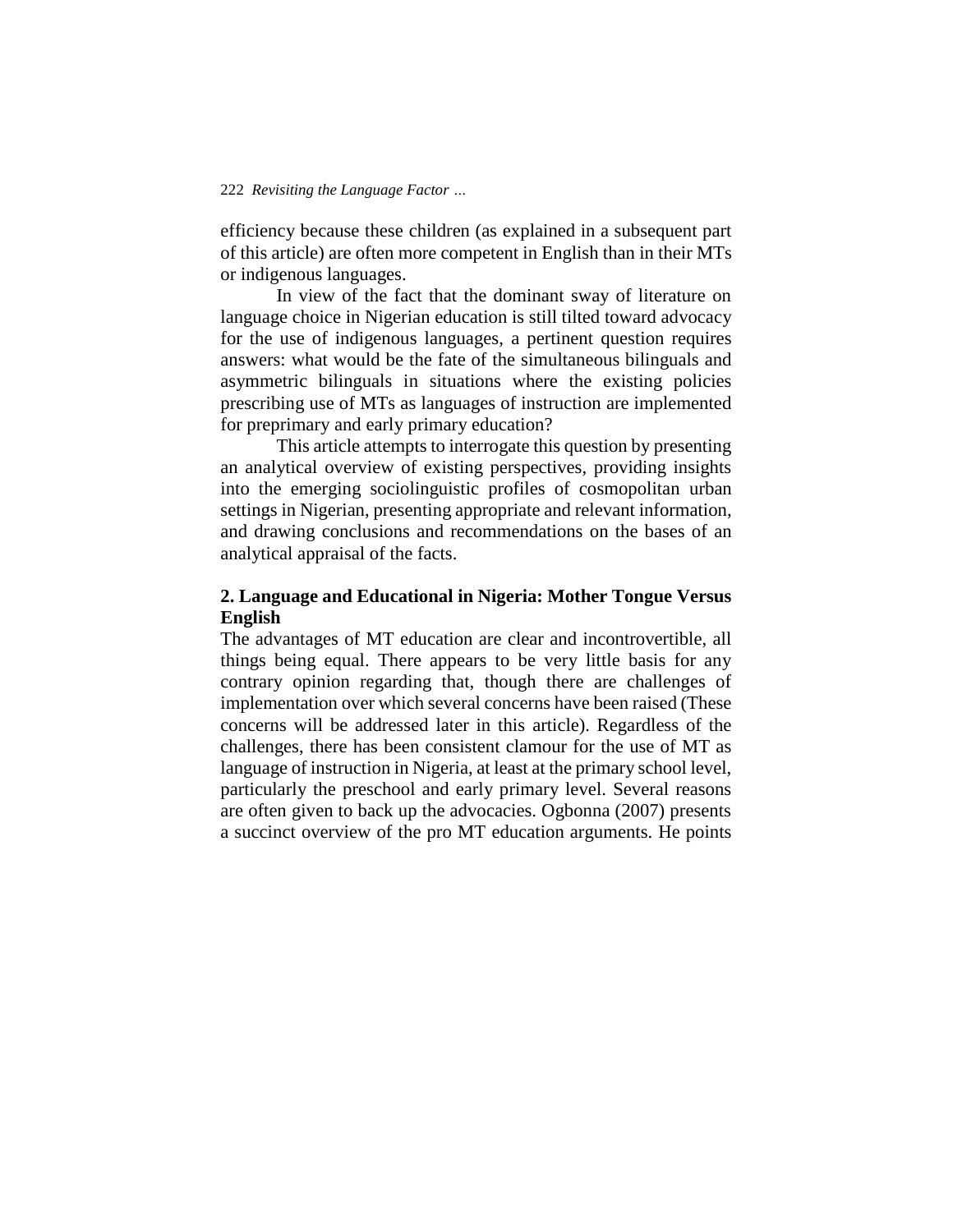out that the most critical issue often raised is that there is a need for linguistic continuity which is guaranteed when the language of instruction in the school happens to be the same as that of the home. Using a different language for school instruction undermines the child's learning as "…the child cannot learn basic facts and concepts until he has understood the foreign language in which those facts and concepts are expressed... Consequently, the child relies on rote learning since he or she cannot understand the facts and ideas expressed in the foreign language" (p. 224).

Therefore, using the MT will be psychologically and sociologically beneficial to the child. From the psychological standpoint, there are cognitive advantages in learning in a language that is already fully acquired. From the sociological standpoint Ogbonna (2007) points out the fact that instruction in a L2 "…educates the child outside his or her culture, fails to relate education to the child's immediate environment, and erects a barrier between the child and his or her home" (p.225)

As previously mentioned, there are a number of challenges that hamper the implementation of MT education. One of such challenges is the fact that the MT may be a language that is disadvantaged in terms of material development. This makes the adoption of such a language as mode of instruction impractical. In addition to this, the low societal status of the MT relative to English often discourages schools and parents from opting for MT education. Possession of competence in English is often associated with upward mobility in society, thereby engendering strong preference for English. Most importantly, Nigeria is heavily multilingual. It is believed that there are over five hundred languages in Nigeria. A robust MT education drive may overwhelm the education system,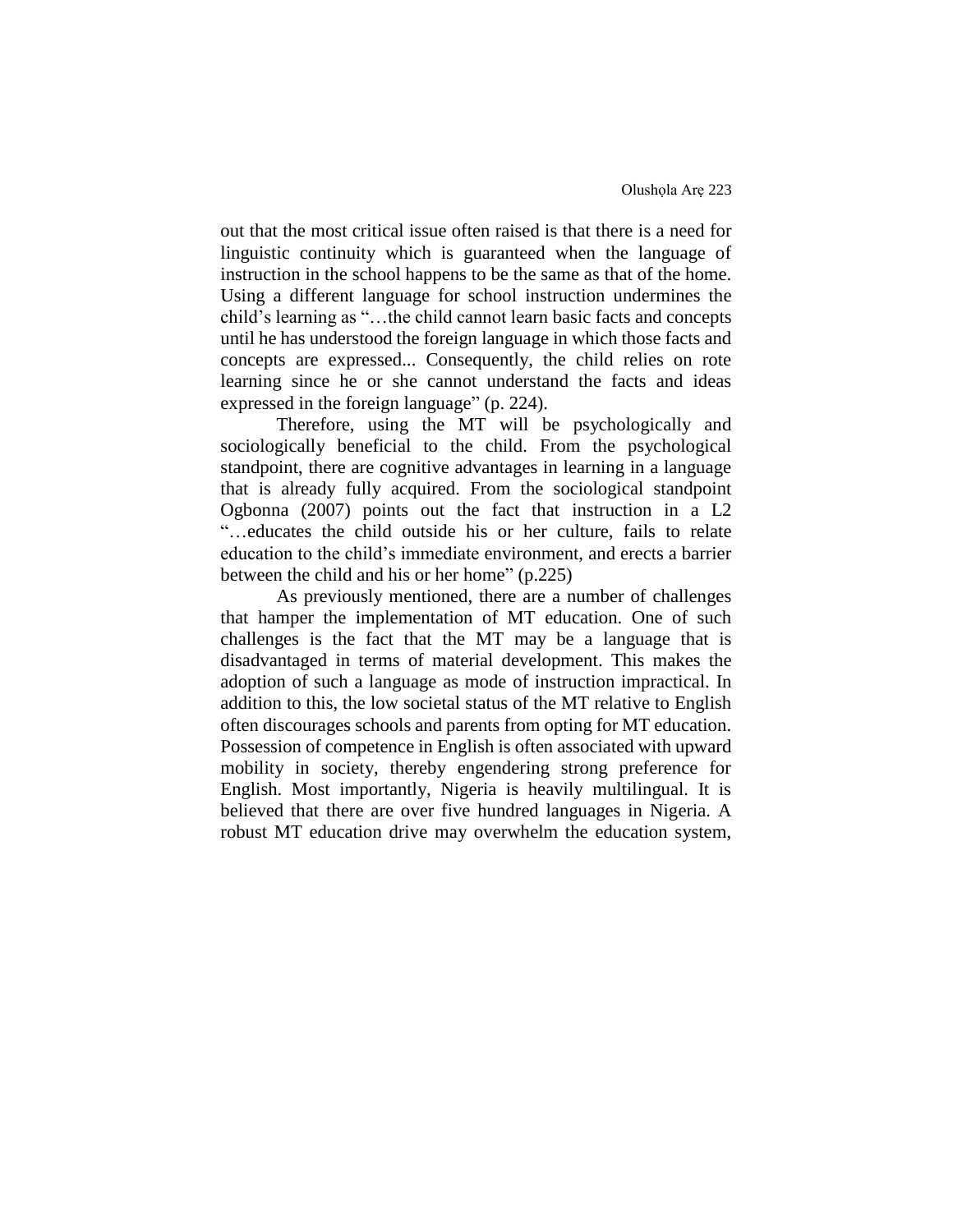and inspire acrimonious and politically charged agitations by members of some linguistic groups for the inclusion of their languages as languages of instruction. Yet, it is impractical and unnecessary to include five hundred languages as languages of instruction. The prospect for petty squabbles along ethnolinguistic lines constitute a real discouragement for government as far as the implementation of MT education is concerned. These challenges have largely hampered implementation of national policy on language in education. They have also truncated the outcome of various pilot programmes towards MT education over the years. such as the Primary Education Improvement Project of 1970, the Six Year Primary Project, also of 1970, the Obolo Bilingual Education Project of 1985, and twelve others, all cited in Trudell (2018). Most importantly, these challenges have largely informed some policy summersaults on the part of government. Trudell (2018:24) aggregates and summarised the views of language experts regarding the consistent failure of MT education initiatives in Nigeria thus:

> … there was universal acknowledgement that implementation of the policy provisions is highly problematic. The lack of teaching and learning materials in Nigerian languages, the practice of Englishmedium assessment, inadequate teacher capacity, inadequate written-language development of hundreds of Nigeria's languages, multilingualism in Nigerian society and classrooms, and a lack of awareness of the policy requirements were all mentioned many times in the discussions. Concern was also expressed that the language policy discussion has more of a political character than a pedagogical one.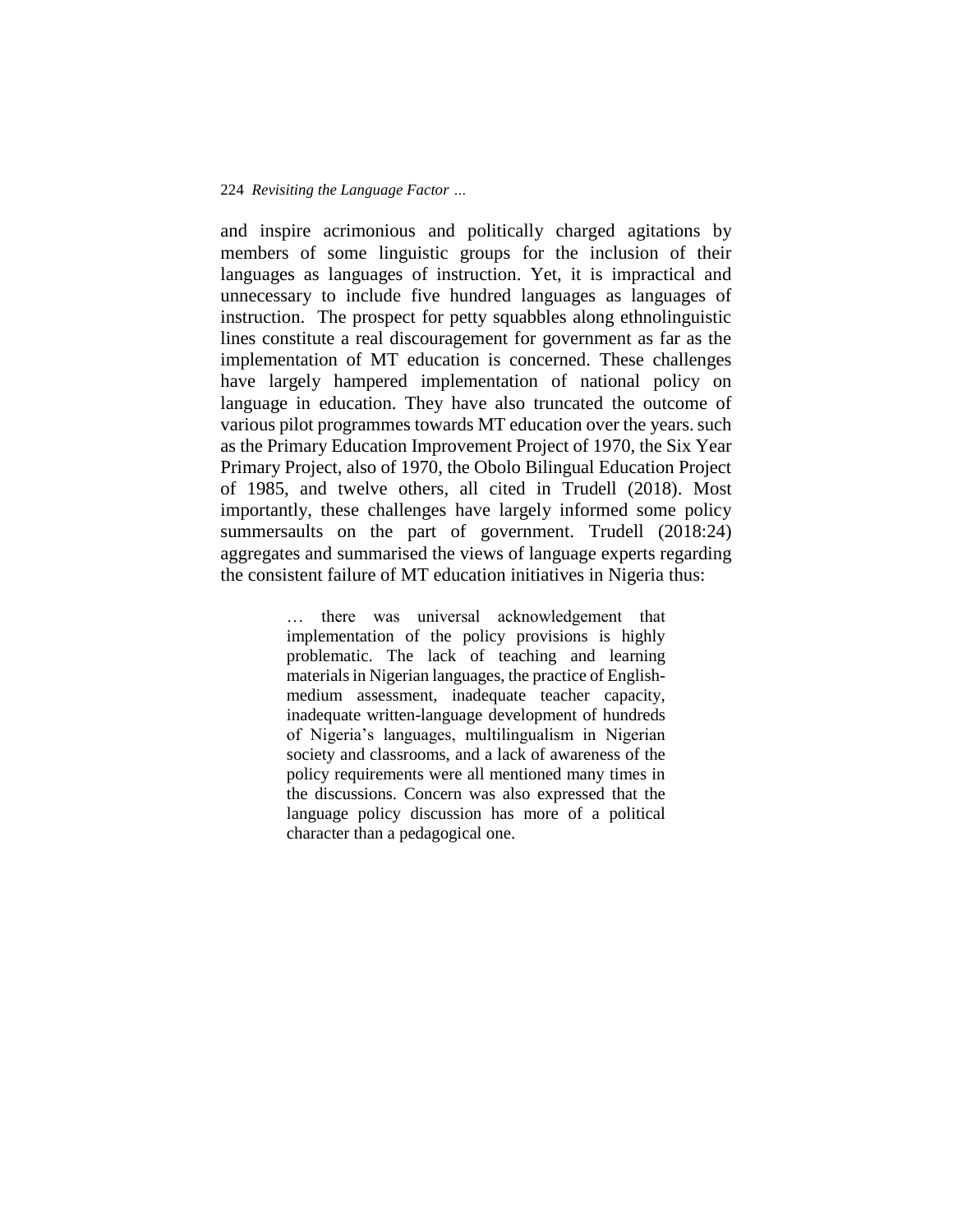# **3. The Evolution of Language Policy in Education in Nigeria**

There is actually no comprehensive law in Nigeria detailing policy on language use. However, there are a number provisions on several government educational statutes which provide guidance on matters relating to language choice and use. In this regard, what scholars often refer to as the language policy in education are the various guidelines on language use and language teaching, scattered in the National Policy on Education (NPE) document. All these provisions have evolved over the years. An overview of the salient aspect of all the changes must precede any meaningful discussion of contemporary matters in Language of education in Nigeria.

 Western education came into Nigeria via missionary activities and later by the combined efforts of missionaries and colonial authorities. Although, English was the dominant language used, the missionaries had a policy of encouraging the use of indigenous languages as language of instruction. They reasoned that since their ultimate goal was to spread Christianity, it was expedient to engage the people in their own languages (Awobuluyi, n.d. ). As early as 1927, the colonial authorities also upheld the value of educating people in their own languages. That was why the British Advisory Committee on Native Education in Tropical Africa recommended the use of indigenous languages as medium of instruction in the lower years of primary education in their African colonies (Ibrahim & Gwandu, 2016). This objective proved unattainable due to several factors mainly related to earlier mentioned challenges of implementation and low status of the indigenous languages relative to English which was and is still the language associated with upward social mobility. Inevitably, English dominated the school system during the colonial period.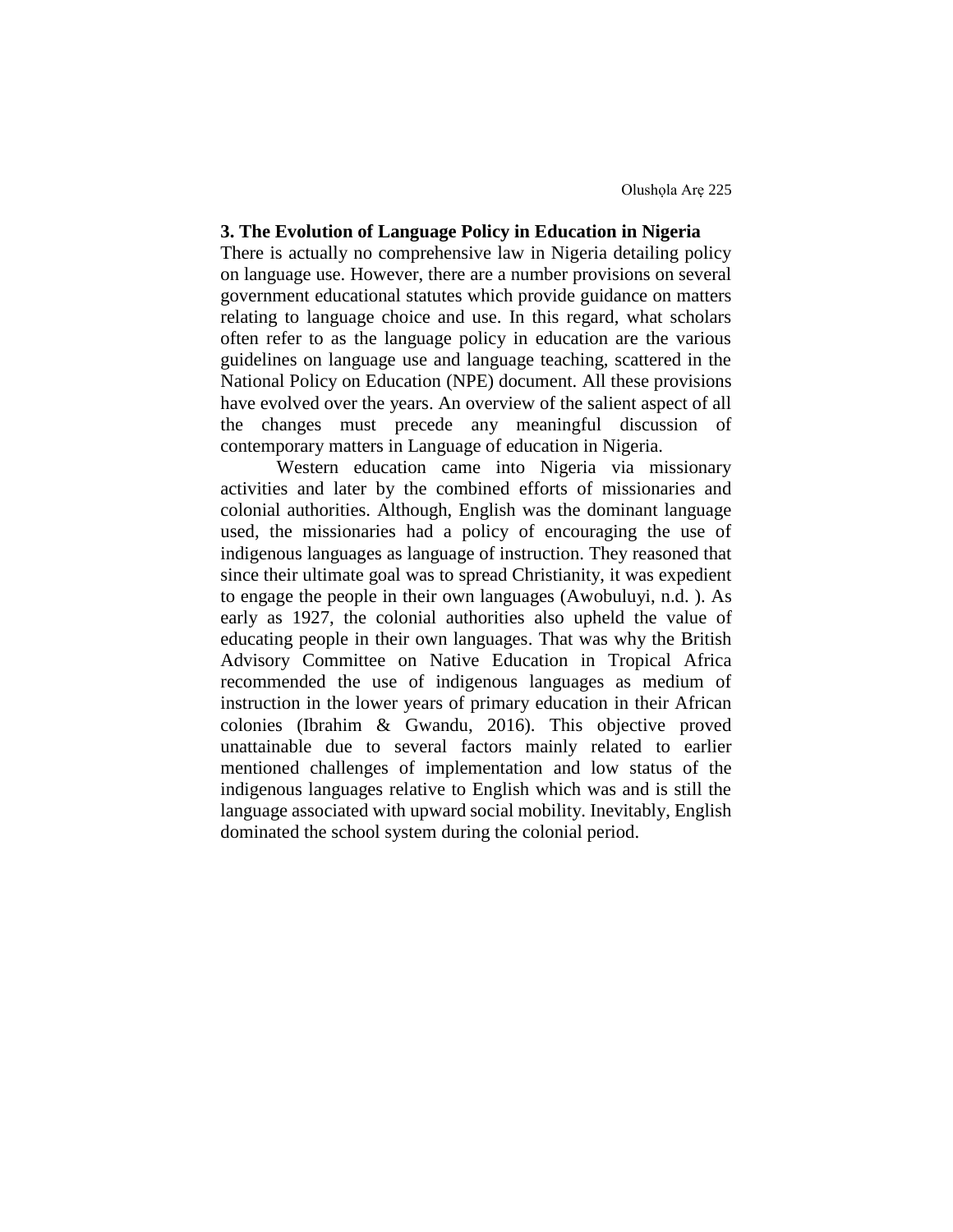At independence, there were spirited agitations for the use of indigenous languages in national life including education. This culminated into provisions in the 1977 NPE recognising four language categories: MT, language of the immediate environment, major Nigerian languages (Hausa, Igbo and Yoruba), English and other international languages (Okonkwo, 2016). This categorisation was apparently done to enhance clear systematic role allocation. Essentially, several policy statements regarding language were enshrined in the 1977 document (Okonkwo,

2016). However, the one that is of immediate relevance to this study is the requirement that the first three years of primary education shall be conducted in the MT or the language of the immediate environment, with English taught as subject. Other laws toward encouraging the study of indigenous languages included the requirement that pupils in junior and senior secondary schools should choose one out of the major Nigerian languages (Hausa, Igbo, Yoruba) for study as a subject (Ibrahim & Gwandu, 2016).

 In spite of some rather minor and somewhat cosmetic adjustments, these same basic tenets survived the various revisions of the NPE (1981,1989,2004, and 2007), until 2013 when a revised version was published containing fundamentally different elements which indicated a new underlying philosophy regarding the place of languages hitherto designated as major languages (Hausa, Igbo and Yoruba). The laws requiring pupils and students at secondary school level to learn one of these three major languages were expunged from the policy document, probably in response to agitation about marginalisation from speakers of minority languages. However, the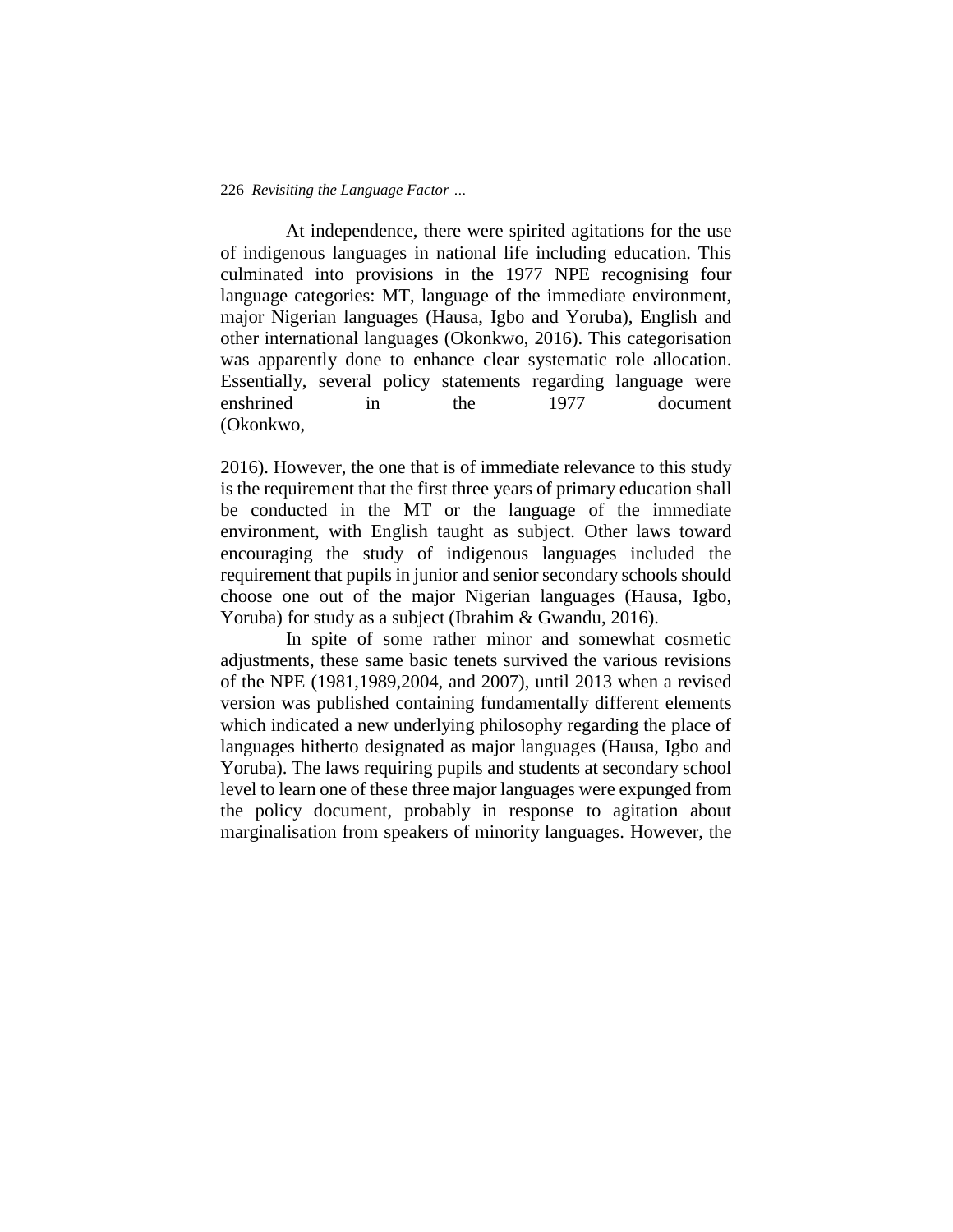document retained provisions that were based on the doctrine which holds that MT education was preferable to English remained, implying that the policy makers continued to work on the simple notion that children would have acquired their MTs or languages of the immediate environment before English; hence they would benefit from the cognitive advantages of learning in those MTs or languages of the immediate environment.

 The questions which forms the basis of the current enquiry inevitably comes to mind at this point. There is a need to ascertain the extent to which children in contemporary Nigeria would have mastered their MTs before attending school. Once again, one must emphasise the fact that such mastery would be the only rationale for encouraging school instruction in MT. If indeed there are sizeable numbers of children who do not possess reasonable competence in their MTs at the time of attending school, would MT education policies still be valid across board? This brings to mind the need to x-ray language acquisition patterns in Nigeria and the attendant patterns of MT/English bilingualism that exist. This is done in the next section.

# **4. Simultaneous Bilingualism and Asymmetric Bilingualism in the context of MT and English in Nigeria**

Today the number of children who come to preschool classes or enroll for early primary education without any appreciable competence in any Nigerian language has become significant, as attested to by studies such as Odumuh (1981), Onochie (1997), Are (2013), Ajepe & Ademowo (2016), Ayoola & Soneye (2016), and Ahmed & Daniels (2019). In the early days of colonialism, people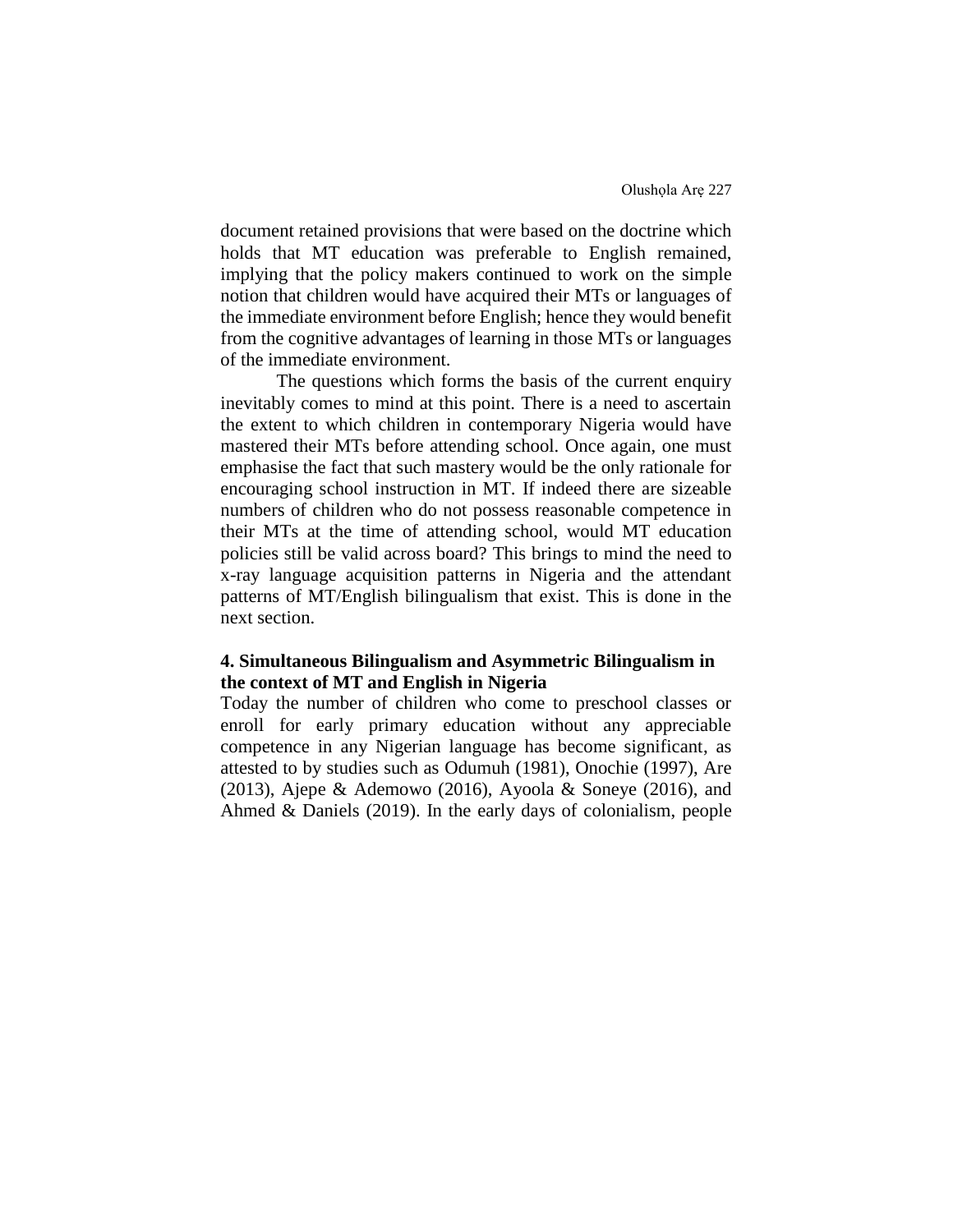came in contact with English in the school system. But in the words of Are (2013:13),

> … things are changing, with the colonial (now excolonial) languages becoming very present in different social situations (including some homes), such that local varieties of these languages have emerged and are increasingly been encountered and acquired outside the school system

Indeed, Ajepe & Ademowo (2016:13) are of the opinion that "English language therefore becomes the first language of most children" [sic]. Although the claim that *most* children are affected could most likely be an exaggeration, there is no doubt that the phenomenon has become very widespread. Unfortunately, there are no credible statistics regarding the exact number of people in this category. In this regard, Ayoola & Soneye (2016) provide a data driven insight into the phenomenon, albeit on a small localised scale. Their submission offers fresh insights into the possible scale of the phenomenon not as an enumeration of the number of children who use English as L1, but as an insight into the dimensions of the acquisition and usage of English outside the school. The said study is based on the observation, by the researchers, that a sizeable number of children of preschool and primary school age communicate in English and not in their indigenous languages. The researchers set out to study the nature and reason for the observed preference for English, focusing on three Yoruba cities (Lagos, Ibadan and Ile-Ife). It is interesting that the researchers report (among several other findings) that 70% of parents admitted that they used both English and their MT to communicate with their children at home and that their children's favourite television programmes were broadcast in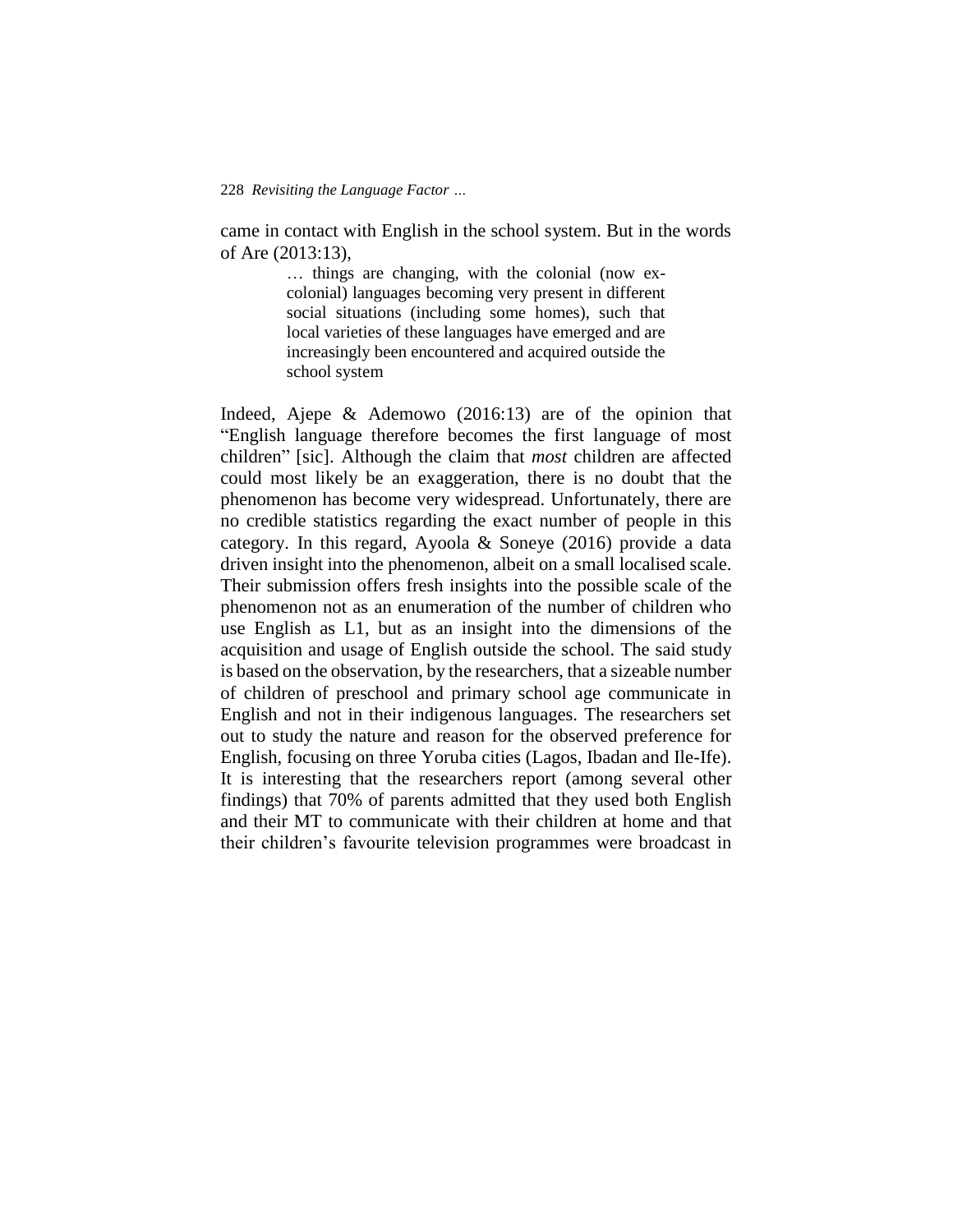English. Also, 68.5% of parents responded that English was used for teaching their children in churches and mosques. Apparently as a consequence of this, 87.5% of the concerned children speak English instead of Yoruba while at play with their peers in the community. The implication of these was that 75% of these children were more fluent in English than Yoruba. The situation is clearly similar in the Igbo speaking parts of the country. As Ahmed and Daniel (2019:106- 107) posit,

> Igbo families of today try to be more English than the Queen of England herself and so we find out that children of such homes, though born and bred in Igbo land, cannot speak the Igbo Language at home or even in schools.

One must point out the fact that the tendency to rely more on English for home communication applies more to families in urban areas of Southern Nigeria and the Middle Belt, where historically, attitudes to English have been favourable. Families in the rural areas of the South and most of the North have not been reported to exhibit this tendency (Danladi, 2013). This means that in the North of Nigeria, reliance on MT and the language of immediate environment (Hausa) is still the dominant trend, and contact with English still largely commence as school experience for many. Attitudes to English have not been too positive in the North due to complex historical factors verging mainly on religion and the attendant historical tendency of the Muslim majority to view English as the language of expansionist Christian colonialists, who plotted the replacement of Arabic and Ajami writing (Hausa written in Arabic scripts) by English (Are & Adamo, 2019).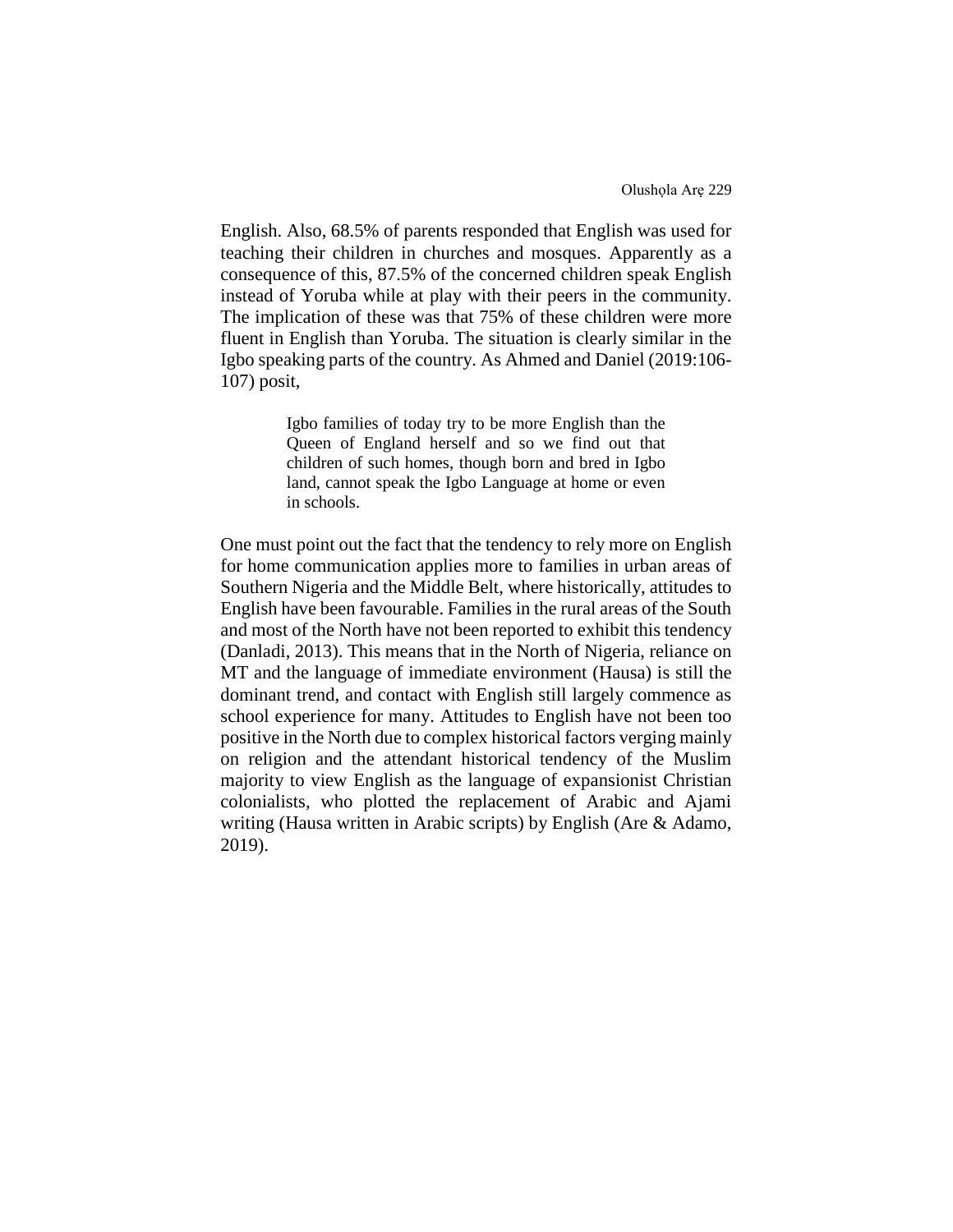The implication of all the above for this article is that the apparent increase in the number of homes where children acquire English from the home setting, has produced two additional categories of indigenous language (MT)/English bilinguals: simultaneous bilinguals and asymmetric bilinguals. These two categories have been added to the traditional symmetrical pattern characterised by the acquisition of MT before English. The simultaneous bilinguals acquire the MTs and English side by side, with English being dominant, while the asymmetric bilinguals acquire English first and may later go on to acquire their MTs. It is clear from this situation that the underlying assumption behind the requirement for MT instruction in the NPE (which is that pupils would already speak their MTs before enrolling at school) is no longer a wholly applicable assumption. It is applicable in some parts of Nigeria while it is no longer applicable in other parts. This is a critical sociolinguistic detail which the NPE does not take into cognisance.

 This article posits that the emergence of huge numbers of English-dominant simultaneous bilinguals and asymmetric bilinguals is throwing another major challenge into the fray of previously mentioned problems that have bedeviled policy initiatives towards MT based instruction in primary schools in Nigeria as stipulated in the NPE. This emergent challenge is not simply a challenge of implementation. It is a challenge that raises a fundamental question about the appropriateness and relevance of the policies in question to a huge number of Nigerian children. This indeed could be a credible basis for policy review. Towards this, the exact ways each type of bilinguals can be impacted by the NPE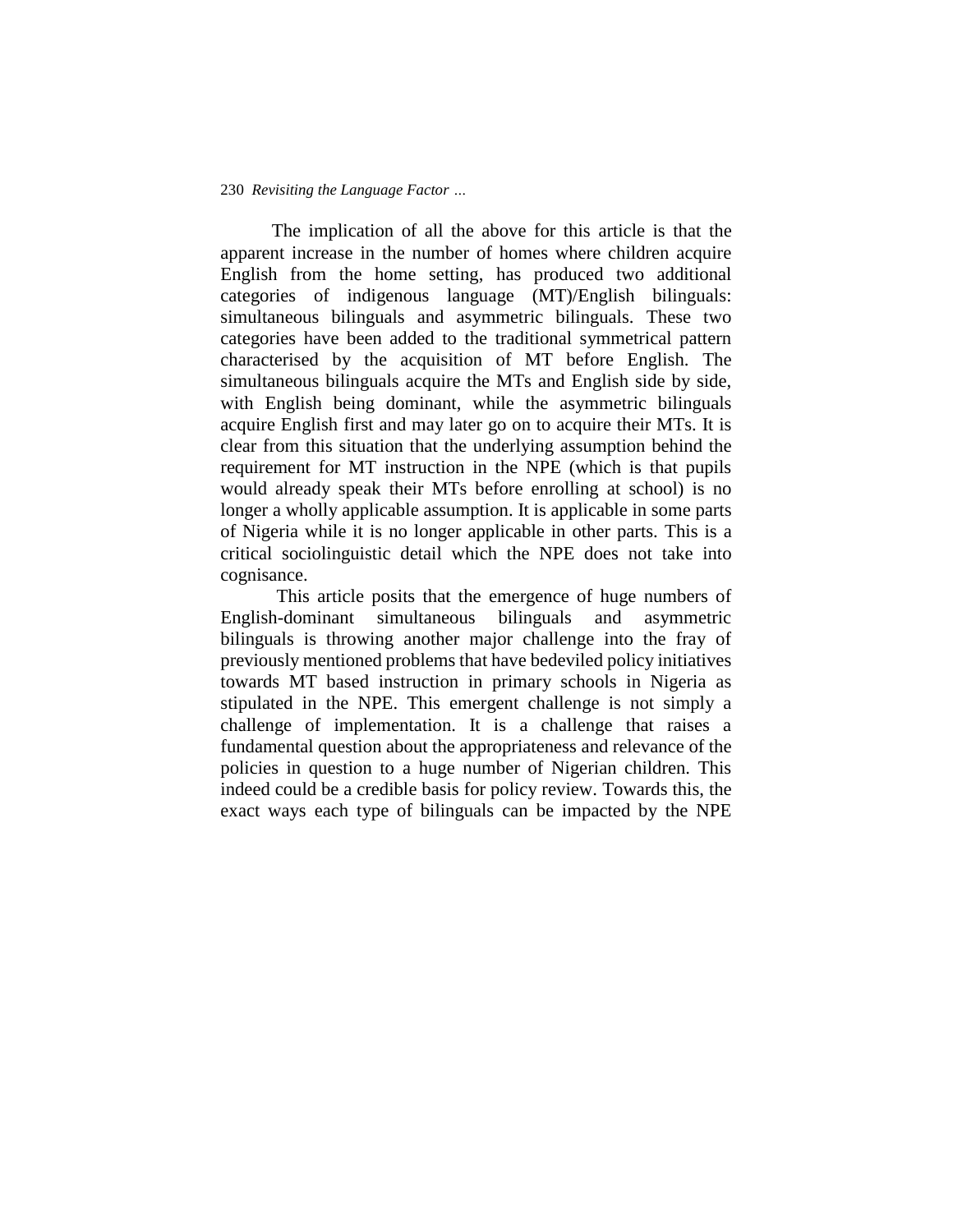stipulations need to be itemised clearly as done in the following section.

# **5. MT Instruction among Different Categories of MT/English Bilinguals in Nigeria**

For the purpose of emphasis, it must be noted that the above explication identifies three categories of MT/English bilinguals that can be found in varying proportions in Nigeria. The proportion would depend on whether the context is rural or urban; Northern or Southern (as previously espoused). Inevitably, MT instruction would have varying impacts on the different categories.

 For the first category (those who acquire their MTs at home and subsequently learn English in school but use their MT for day to day interaction), the value of MT instruction in preschool education and early primary education is immense as previously discussed in this article. Children in the Northern parts of Nigeria appear to be predominantly in this category in view of the relatively low penetration of English into Northern Nigerian society as espoused in Taiwo (2009) and Danladi (2013).

 The second category involves the simultaneous bilinguals who acquire both their MT and English simultaneously. It is important to reiterate the previously stated fact that English appears to be often dominant among Nigerian children in this category as evidenced in Ayoola & Soneye (2016). This implies that the children concerned are more comfortable speaking in English, and (by implication) are likely to be more comfortable receiving instruction in English. It is hard to imagine how instruction in MT would be of great benefit to these children with regard to their immediate learning experiences. On the long run however, instruction in MT could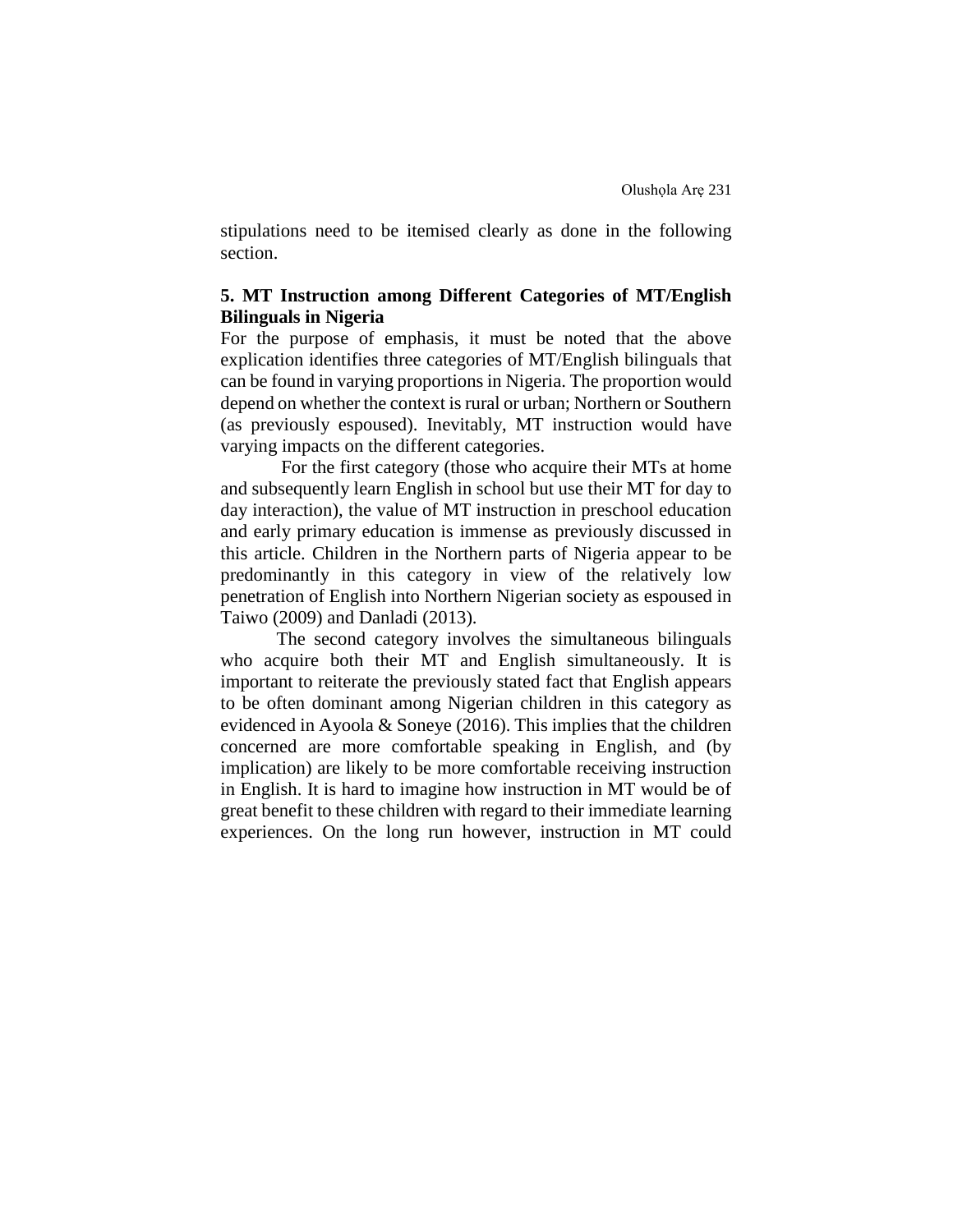reposition the MT, turning it into their dominant language, thereby contributing to the cherished ideal of improving the status of indigenous languages relative to English.

 The third category consists of children who acquire only English from the home, and may later go on to acquire their MTs. Although this pattern is atypical in L2 contexts when non indigenous languages are involved, it is increasingly becoming significant not only in Nigeria but in other African societies as well. Indeed, as far back as the 1980s, Kwofie (1989) identified this trend in French speaking West African countries. Clearly, MT instruction would absolutely alienate children in this category. The NPE provisions on the use of MT as language of instruction in preschool and early primary education would therefore be patently out of place for these children.

 Perhaps, it can be argued that the NPE provisions have the long run capacity to enhance the status of indigenous languages, and to that extent there may be no need for any major review. It is also possible to raise the cultural argument, and insist that English is alien to the cultural experiences of children in category two and three, and as such forcing them to learn in MT would be beneficial. The point must still be made that in the first place the immediate learning experience of children cannot be improved via instruction in any language in which they struggle, even if that language is their MT, given the fact that language use and the attendant cognitive processes do not respect ancestry. Regarding the cultural argument, one must point out the fact that the English which Nigerian children speak is not the culturally alien English of England or any other foreign English speaking society. It is a culturally adapted English that has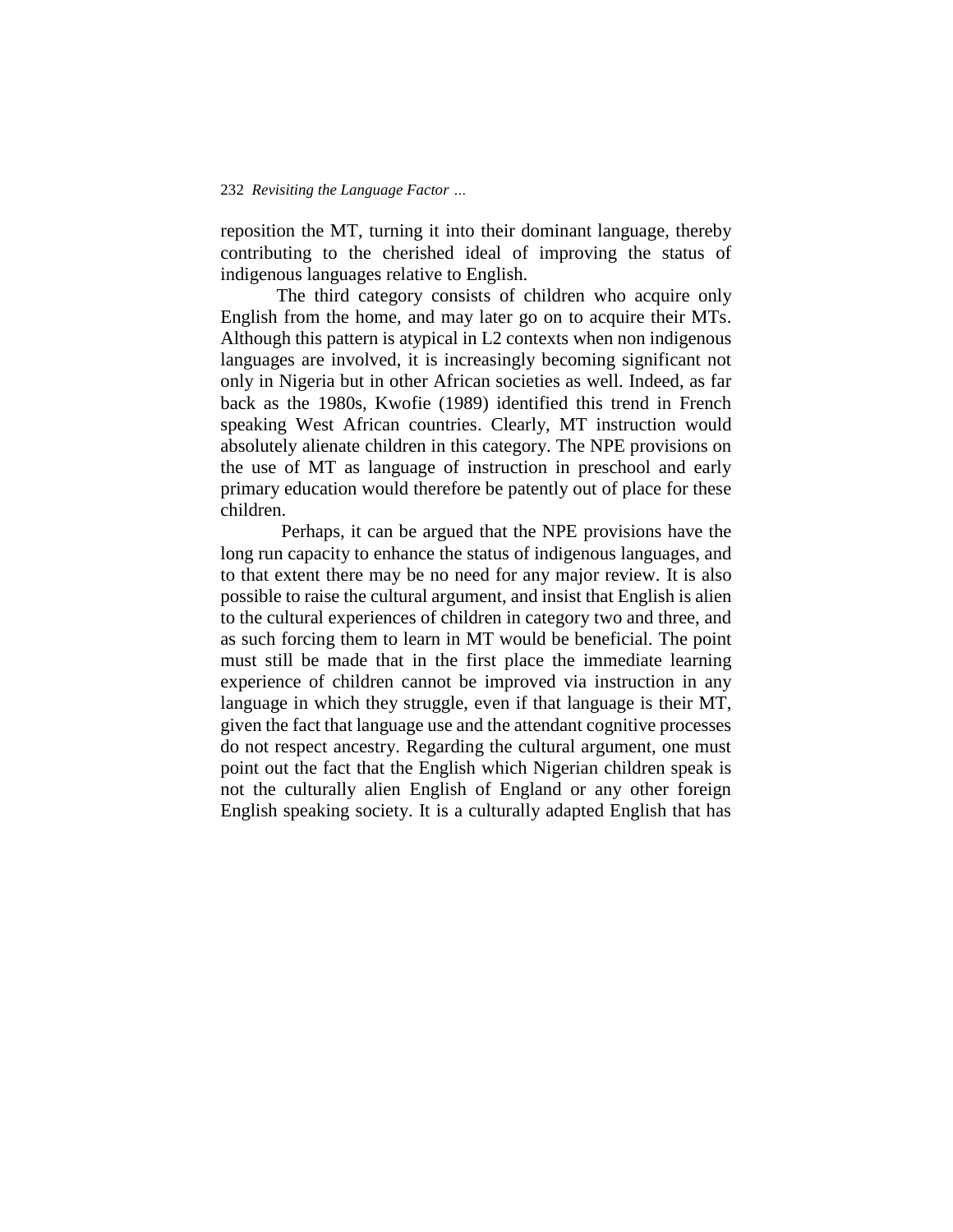undergone several processes of adjustment to conform it to the Nigerian context.

 Clearly, the cases of simultaneous bilinguals and asymmetric bilinguals must be somehow factored into any future review or update of the NPE. In spite of the absence of precise figures, there is little doubt about the fact that the number of children falling into these categories has become demographically significant as espoused in Odumuh (1981), Onochie (1997), Are (2013), Ajepe & Ademowo (2016), Ayoola & Soneye (2016), and Ahmed & Daniels (2019). There is every possibility that this number is on the increase.

### **6. Conclusions and Recommendations**

The essence of the above submission is to highlight the fact that in the emerging sociolinguistic picture of many Southern urban cosmopolitan areas of Nigeria where large numbers of children are growing up acquiring English alongside their MTs, and some (unfortunately) are growing up acquiring only English, the policy of MT education may not necessarily offer the expected learning edge. The challenge is that the concerned children often lack the prerequisite competence in their MTs in the first place.

The major implication of this is that a one-strategy-fits-all approach to language in education may no longer be feasible in Nigeria. Different parts of the country have different sociolinguistic peculiarity and attendant differences in the psycholinguistic profiles of children. In these situations, language needs are not uniform. Therefore, policies cannot be uniform. The policy documents on language in education must therefore make provision for diverse approaches which educators in different locales may adopt as required according to informed discretion. Whatever these options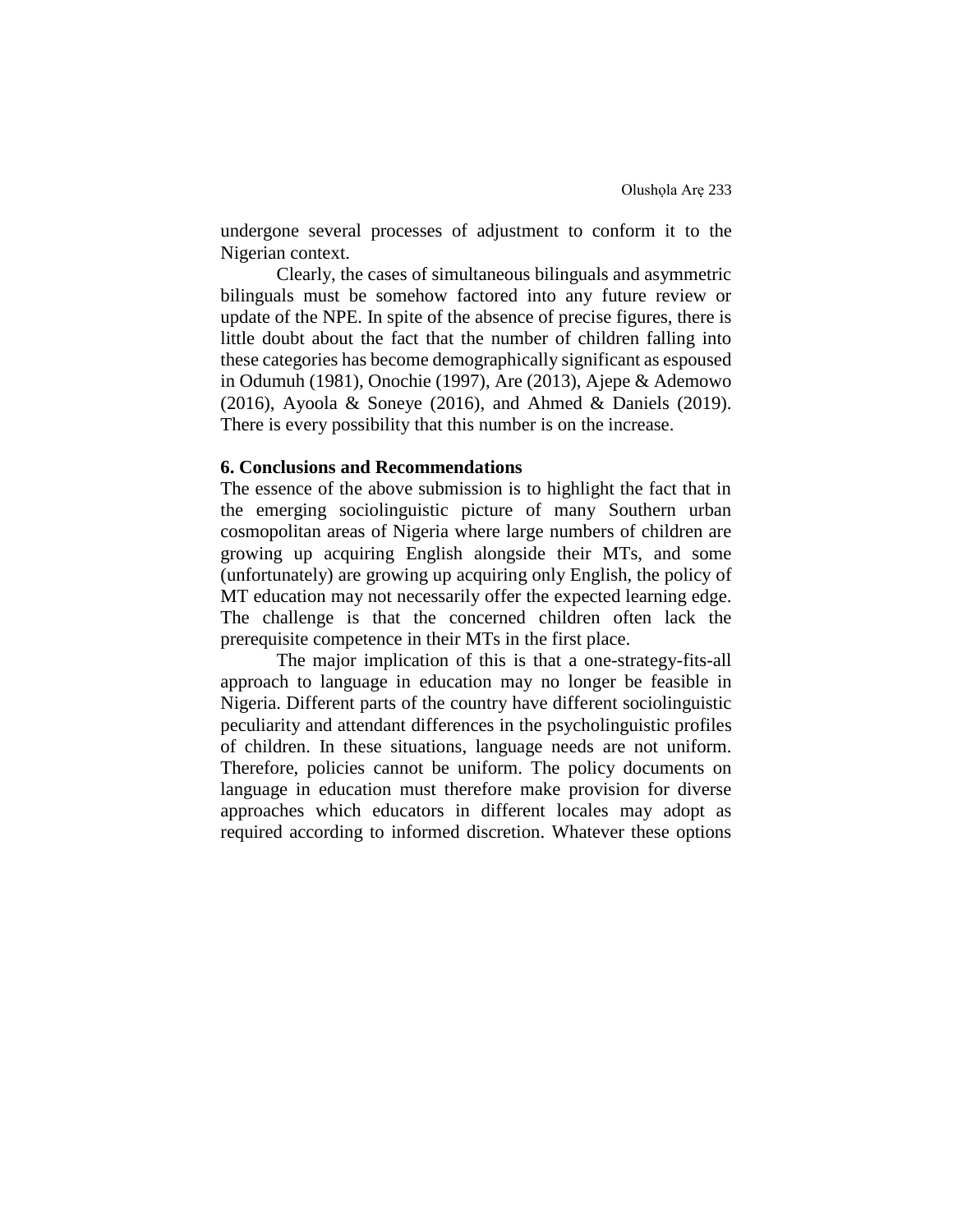are, they must factor in the need to enhance literacy development and educational roles for indigenous languages.

It is recommended therefore that the current policy which prescribes conducting early primary education in MT (while English is introduced as a subject) can be retained only in places where children of school age often are generally known to be competent in their MTs, or a demographically dominant and acceptable language of the immediate environment. Fortunately, the idea of a language of immediate environment is often applicable in the Northern parts and several parts of the Middle Belt where preschool MT competence is still generally the norm. However, the factor of acceptability may not always be guaranteed due to political factors. Where persuasion fails towards the use of a language of the immediate environment, local solutions must be allowed. It is however important to note that where MT is used as language of instruction in early primary education, switching to English as language instruction at later stages is important for ease of conducting uniform national examinations due to the logistic nightmare that could emerge if same examination materials are to be produced in myriads of languages.

For areas where MT/English simultaneous bilingualism as well as asymmetric acquisition of English/MT hold sway, it seems inevitable that the language which is dominant in terms of competence levels should be the language of instruction in early education. This, unfortunately, is often English (as earlier cited studies reveal). In this situation, the MT should be taught as a subject where possible (depending levels of material development). Alternatively, a dual language policy involving literacy skills and content instruction in two languages may be workable if deemed feasible by the school authorities concerned based on informed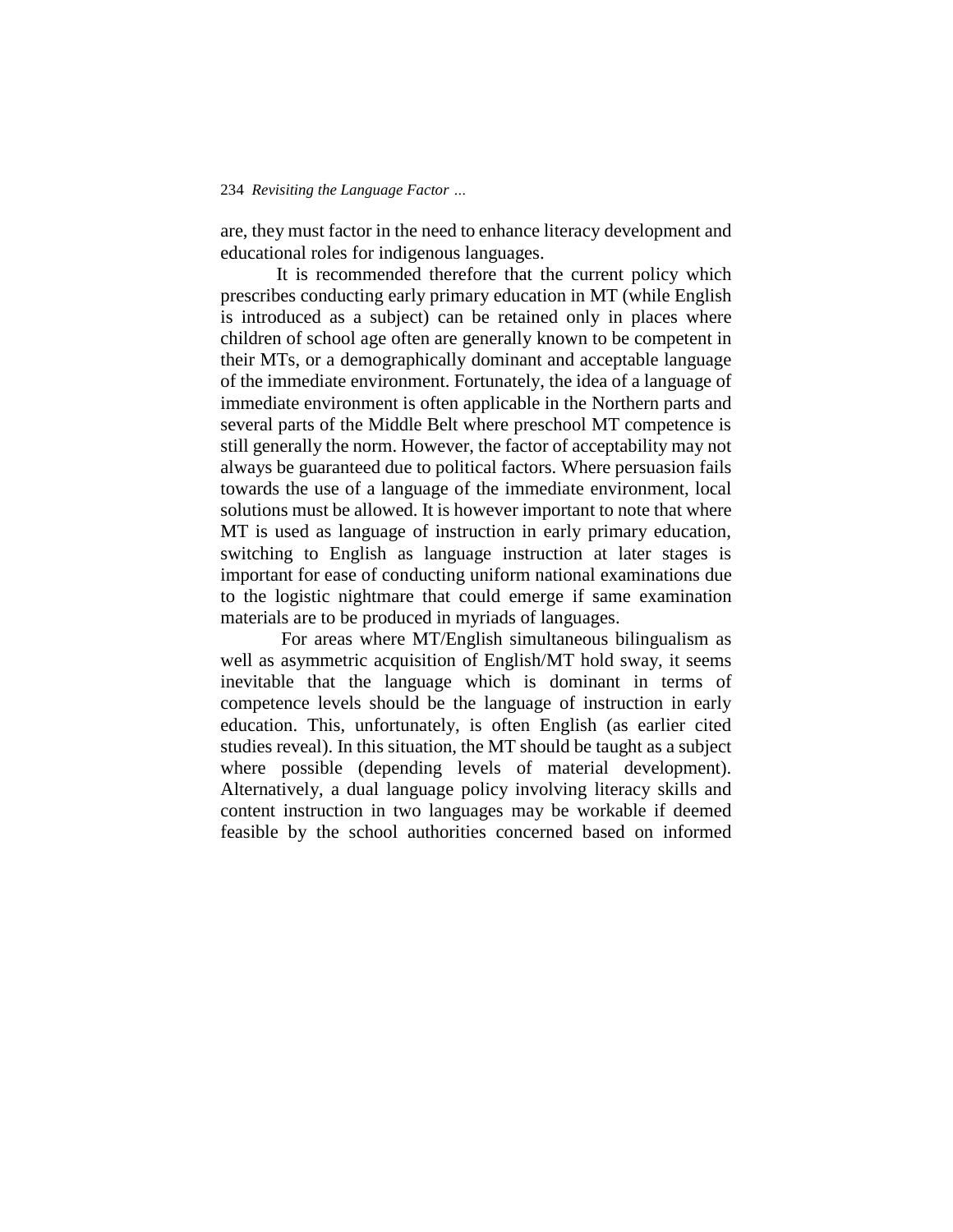discretion. The dual language policy obviously would involve English and the MT or a vehicular indigenous language of the immediate environment, provided it is acceptable). In this case, there would of course be need for expert decisions on allocation plans to determine which languages go for which content area, how this would be done and at what stages.

One must stress the fact that the factor of acceptability raised in the foregoing recommendations, is mentioned because it is potentially a critical pitfall in the ethnic and politically charged, heavily multilingual terrain in which language and educational planners must often deftly navigate in Nigeria. In these situations, imposition could have dire consequences. One must therefore reiterate the fact that local circumstances must ultimately be allowed to dictate practices, provided the local authorities are made to (via regulatory action) ensure that indigenous languages are never entirely knocked out of the picture.

For the secondary education level, one possible way the indigenous language element could be retained across board would be to restore the now jettisoned policy of requiring children to choose a major Nigerian language of their choice as a subject at secondary school level. This time all languages in Nigeria that are functioning as vehicular languages in different zones should be included. In this regard, such languages as Efik, Fulfulde, Kanuri and so on will come into the fray. This will be of immense value toward developing indigenous languages particularly in the contexts of a need to enhance their roles in wider society and harnessing their value as repertoires of indigenous knowledge systems.

The addition of more languages to the options available will not necessarily douse agitations from members of groups whose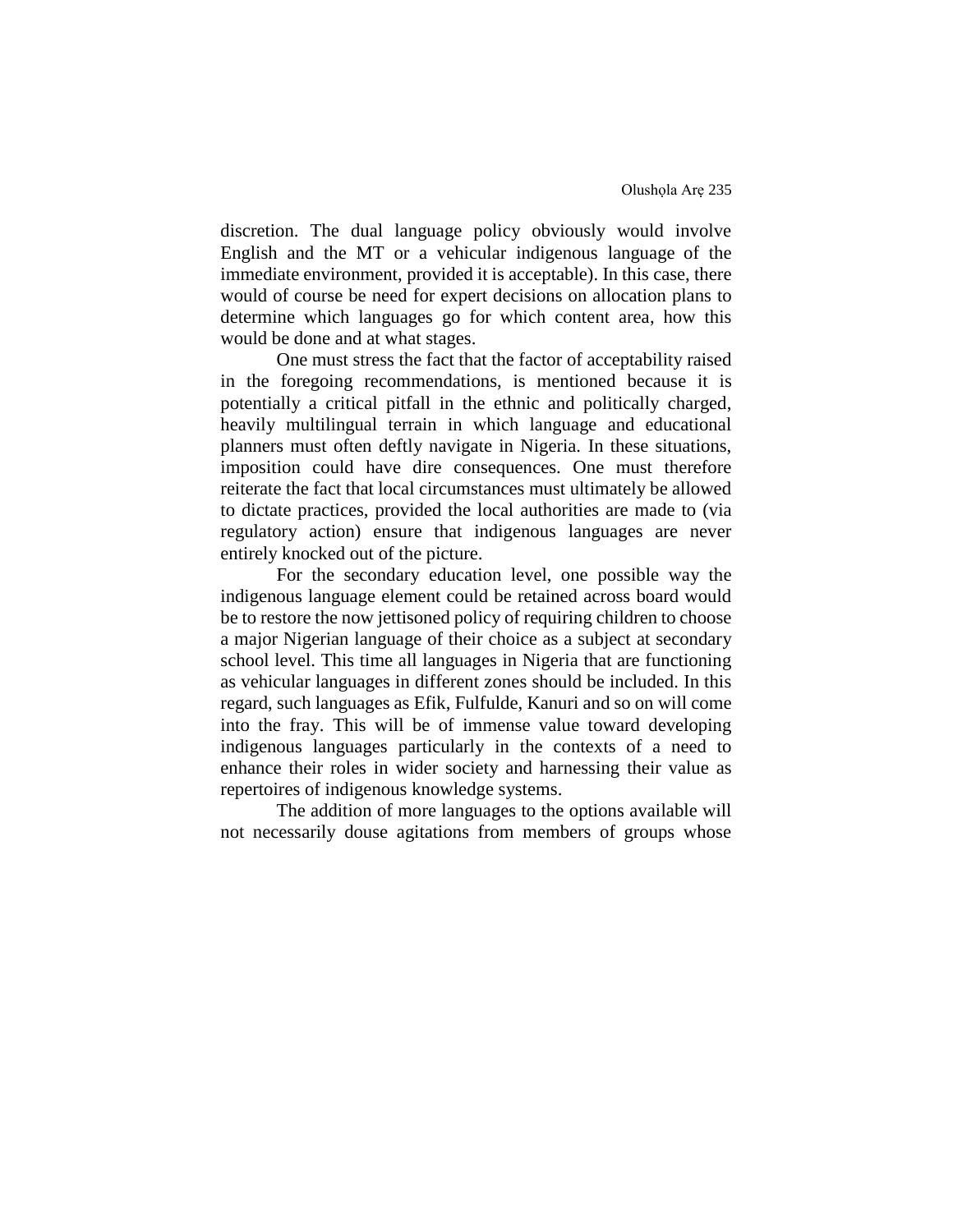languages are not included (a situation which engendered the previous collapse of the policy). However, it is the duty of governments to deftly manage agitations of this sort, some of which may sometimes be frivolous or out rightly ludicrous.

One must concede the fact that the above perspectives and recommendations (which may even be better taken as mere suggestions) may only subsist as broad policy outlines. Detailed policy options can only be fashioned out painstakingly by competent persons based on professional and dispassionate assessment of local realities. Such persons must be equipped with appropriate and directly relevant demographic data. The National Bureau of Statistics must therefore include in its routine surveys, the critical matters of languages spoken by children in different locales and the way such languages are used in daily life.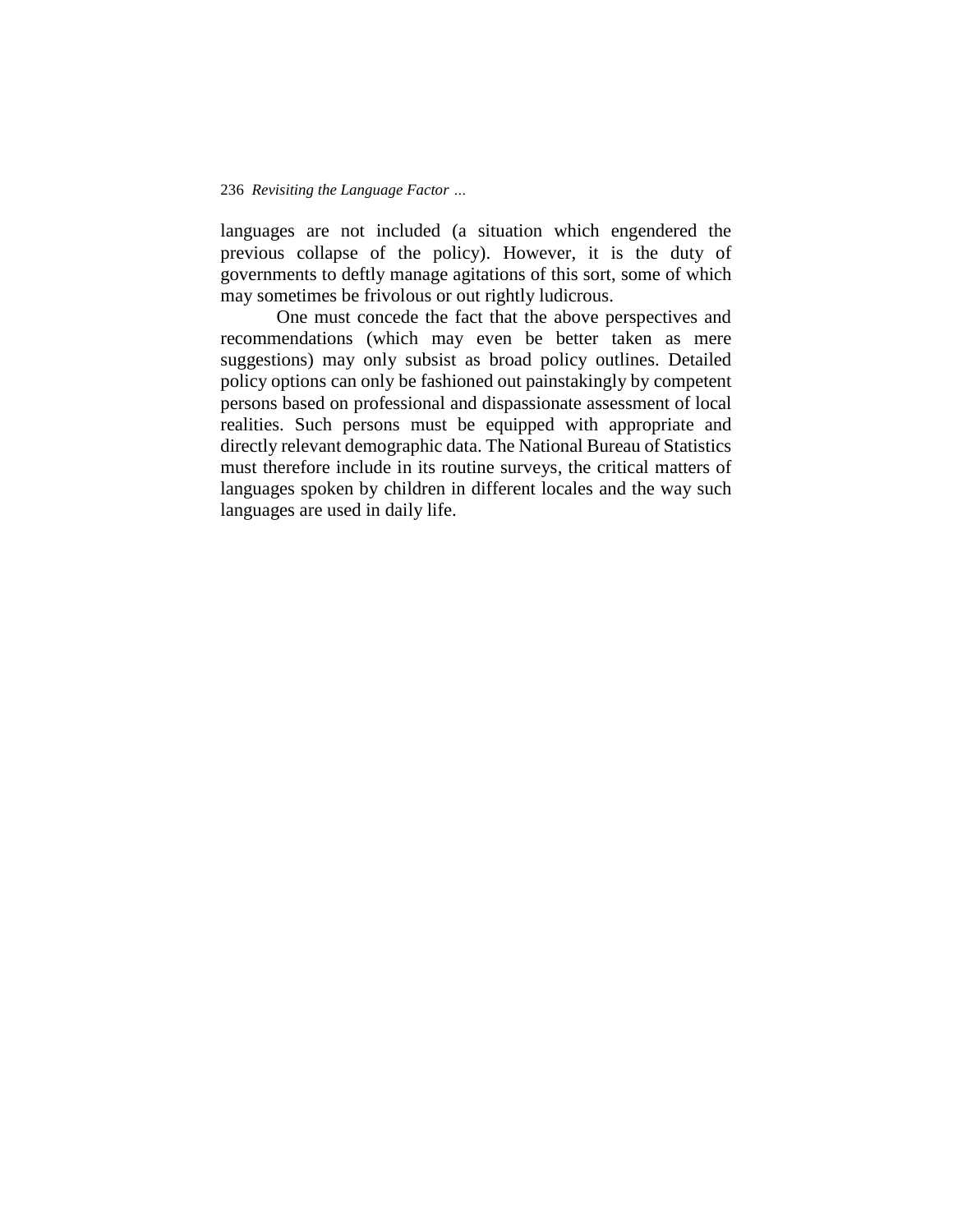# **References**

- Ahmed, M. and Daniels, I. (2019) "Languages in Contact and its Influence on Igbo Speakers of English Language", T. Umar, (ed.) *Multifarious Issues in Nigeria Today: Multidisciplinary Approaches* (1st ed. pp.99-111), Akure: Science and Education Development Inst.
- Ajepe, I. and Adeyemi J. A. (2016) "English Language Dominance and the Fate of Indigenous Languages in Nigeria", *International Journal of History and Cultural Studies (IJHCS),* 2 (4), pp 10-17.
- Are, O. B. (2013) "Conceptual Issues in Second Language Research in Africa", *Linguistik Online,* Issue 58, 27-36.
- Are, O. B. & Adamo, G. E. (2019) "Religion and language Politics in Nigeria: An Overview", *Ife Journal of Language and Literature,* 5 (1), 264-275.
- Are, O. B. (2020) "Conceptual Transfers in the Teaching and Learning of Life Sciences 3536 among Yoruba/English Bilingual Secondary School Pupils", *Uyo Journal of Humanities* 24 (1), 36-48.
- Awobuluyi, O. (n.d.) Language Education in Nigeria: Theory, Policy and Practice, Retrieved May, 2020 from <http://fafunwafoundation.tripod.com/fafunwafoundation/id8.html>
- Ayoola, K. A. and T. O. Soneye (2016) "MT Eclipsing in the Linguistic Repertoire of Yoruba/English Bilingual Children in Nigeria", *Legon Journal of the Humanities* 27 (1), 95-118
- Danladi, S. S. (2013) "Language Policy: Nigeria and the Role of English Language in the 21st Century", *European Scientific Journal,* 9 (17), 1-21.
- Ibrahim, J. and S. A. Gwandu (2016) "Language Policy on